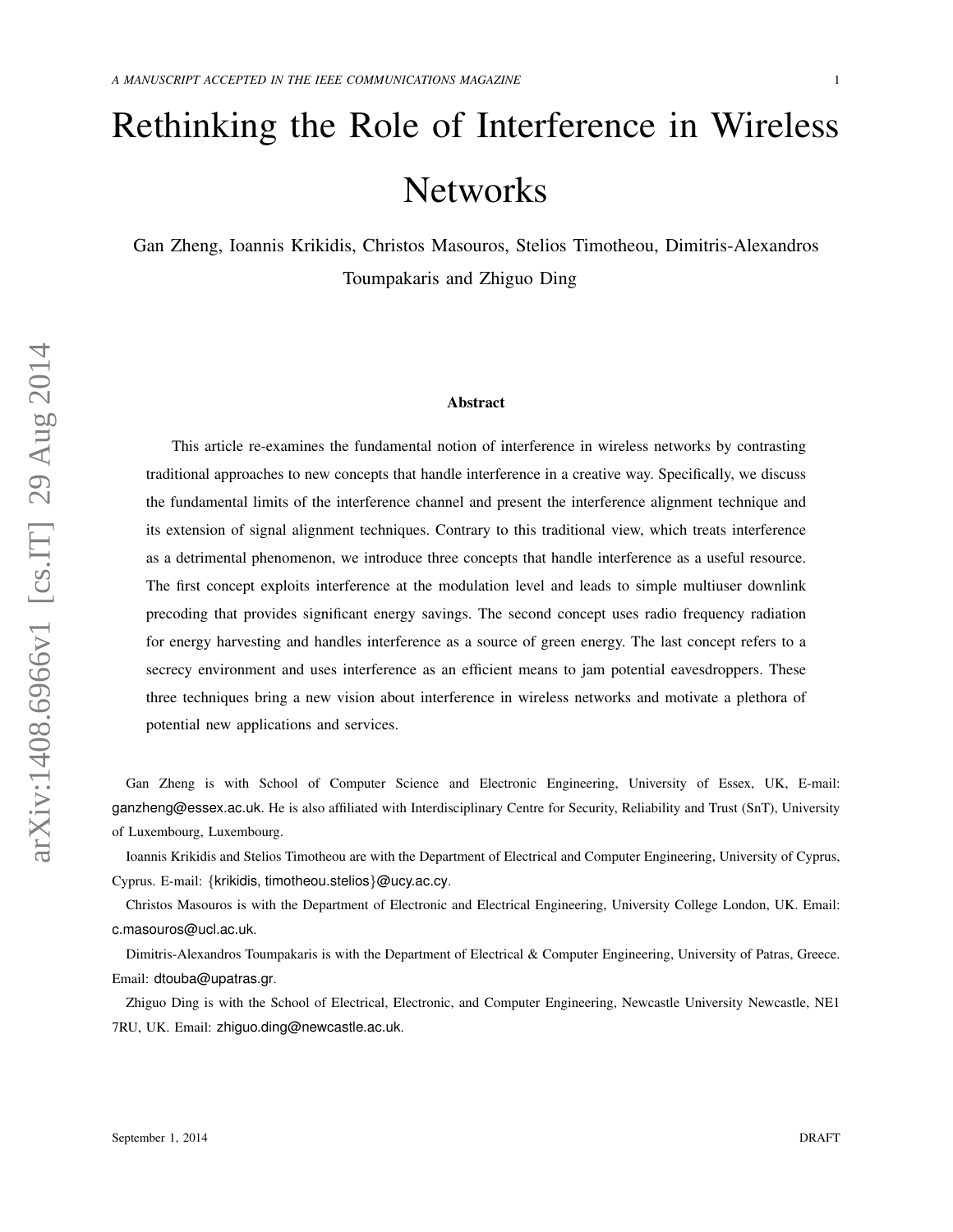### I. INTRODUCTION

Resources (e.g. time, frequency, code) have to be shared by multiple users in wireless networks. Therefore, interference has long been considered as a deleterious factor that limits the system capacity. In conventional communications systems, the design objective is to allow users to share a medium with minimum or no interference. Thus, great efforts are made to avoid, mitigate and cancel interference. For instance, to support multiple users, orthogonal access methods in time, frequency, code as well as spatial domains have been used in different generations of cellular systems. In future-generation heterogeneous cellular networks, due to the increasing number of uncoordinated low-power nodes in such as femtocells to improve the coverage and capacity, interferences need to be mitigated in multiple domains, rendering their management a challenge.

Interference mitigation/avoidance techniques provide convenient mechanisms to allow multiple users to share the wireless medium. However, they lead to inefficient use of wireless resources. One may ask whether to cancel or mitigate interference is always the optimal way of utilizing wireless resources. Indeed, there has been growing interest in exploiting interference to improve the achievable rate, the reliability and the security of wireless systems. Recently, new views on interference have resulted in advanced interference-aware techniques, which, instead of mitigating interference, explore the potential of using interference. We present two examples from the literature to illustrate the ideas.

In his early work of dirty paper coding [\[1\]](#page-12-0), Costa proved the striking result that interference known at the transmitter but not at the receiver does not affect the capacity of the Gaussian channel. The optimal strategy to achieve this interference-free capacity is to code along interference, while cancelling interference is strictly sub-optimal. Another example is coordinated multipoint or multi-cell coordination, where base stations (BSs) cooperate to serve their own and out-of-cell users. In the downlink, the cooperating BSs work together to jointly optimize the transmitter strategies such as power, time and beamforming design to control the inter-cell interference. Cell-edge users who suffer most from the intercell interference now benefit most from this coordination. In the uplink, jointly decoding is performed in BSs, so signals from users in other cells are no longer treated as interference, but as useful signals.

The purpose of this article is to re-examine the notion of interference in communications networks and introduce a new paradigm that considers interference as a useful resource. We first give an overview from the information theoretic standpoint as a justification for rethinking the role of interference in wireless networks. We then introduce interference alignment and signal alignment as effective means to handle interference and increase the achievable rates. Departing from this traditional view, we present three novel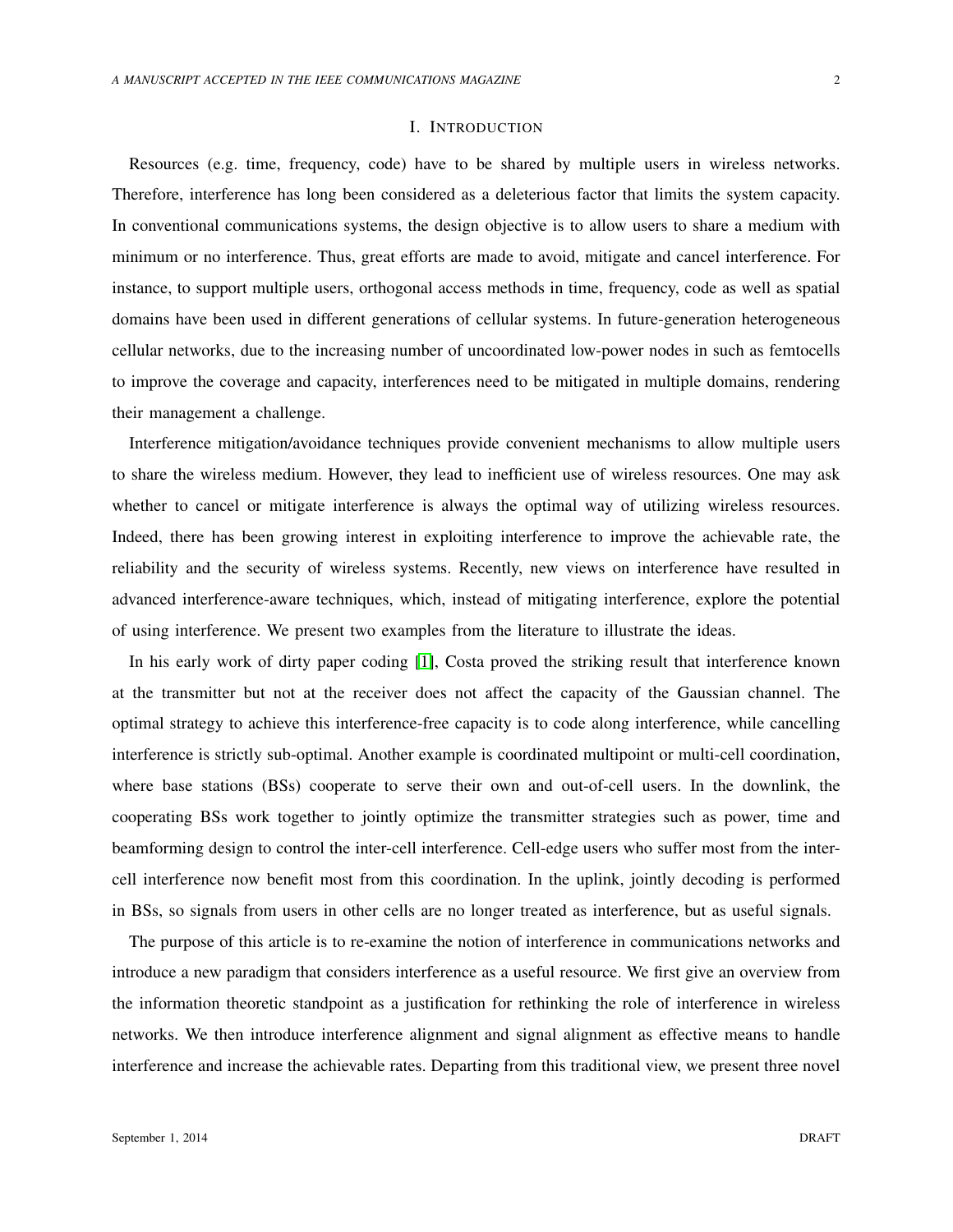techniques of interference exploitation that aim to improve the performance of wireless networks. The first technique is a data-aided precoding scheme in the multiuser downlink that judiciously makes use of the interference among users as a source of useful signal energy. In the second technique, we consider simultaneous information and energy transfer; in such a system, while interference links are harmful for information decoding, they are useful for energy harvesting. Thus, a favorable tradeoff is demonstrated. The third technique leverages interference in physical layer secrecy as an effective way to degrade the channel of the eavesdropper and increase the system's secrecy rate.

#### <span id="page-2-0"></span>II. INTERFERENCE FROM THE INFORMATION THEORETIC STANDPOINT



Fig. 1: (a) The K-user Gaussian Interference Channel (G-IC) (b) The 2-user G-IC.

We first present an overview of results on interference from information theory. The Interference Channel (IC) models simultaneous transmission by non-cooperating transmitters and receivers. The messages of each link are encoded only by the corresponding transmitter, and the receiver does not have access to the signals of other receivers. Figure  $1(a)$  depicts the K-user Gaussian Interference Channel (G-IC). Each of K transmitters wants to send a message to the corresponding receiver. Receiver  $k$  bases its decision on signal  $Y_k$ , which contains not only the (scaled) useful signal  $X_k$ , but also interference and Gaussian noise.

Despite its apparent simplicity, to this date it is not known what the optimal way of transmitting over the G-IC is, not even for the 2-user G-IC shown in Fig. [1\(](#page-2-0)b). Nevertheless, significant progress has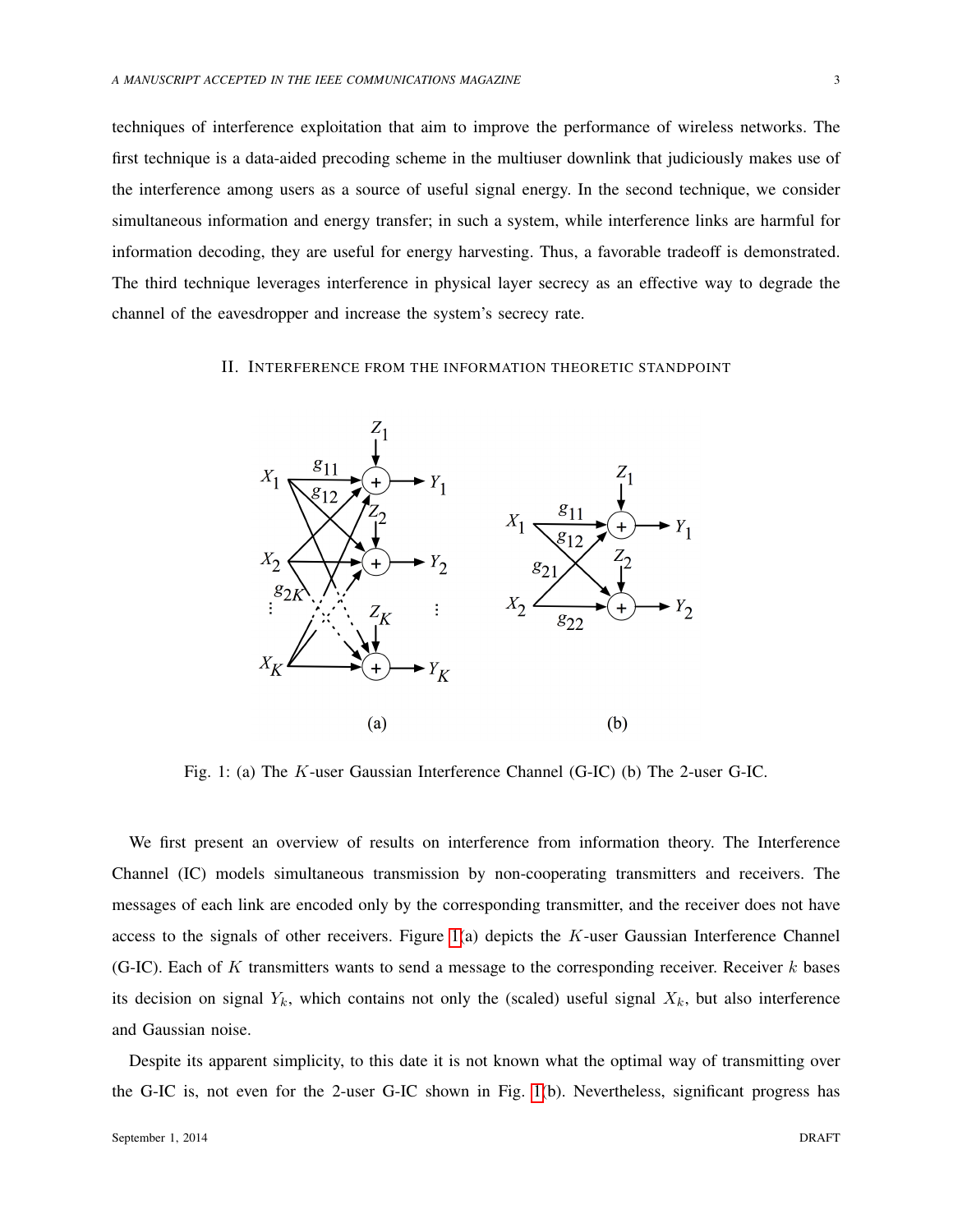been made recently, and results from information theory have started influencing the design of wireless networks. The optimal decoding strategy depends on the power of interference compared to the direct links. Interference should be treated as noise when it is very weak. The exact conditions for the 2-user G-IC to be in the *very weak* regime can be found in [\[2\]](#page-12-1). In information theoretic terms, the messages of both transmitters are *private*, since they are only decoded at the intended receiver. On the other hand, when the power of the interfering signal exceeds the power of the signal of interest (*strong* interference), the optimal strategy is to also decode interference at the receivers. In this case, both messages are *public*. If the power of the interference exceeds an even higher threshold the G-IC is in the *very strong* interference regime and the rate that can be achieved by each link is the same as if the interferer did not exist, *i.e.*, interference does not impact the achievable rates. Nevertheless, the receiver does need to decode interference in addition to the signal of interest. Clearly, there are costs associated with interferenceaware decoding. The receivers are more complex, synchronization is essential, and each receiver needs to estimate not only its own channel, but also the cross-channel coefficients.

The most challenging situation arises when the power of the interference is of the order of the power of the signal of interest. To this date it is not known what the best way to transmit and decode is. A strategy that combines public and private messages (the so-called Han & Kobayashi scheme [\[2\]](#page-12-1)) achieves higher rates compared to treating interference as noise or avoiding it via orthogonal transmission, or attempting to decode all messages at each receiver. Moreover, it has been shown that as the signal-to-noise ratio (SNR) grows to infinity, a simplified Han & Kobayashi scheme can attain the capacity region within  $1/2$ bit [\[2\]](#page-12-1). In addition to providing evidence that strategies based on the Han & Kobayashi scheme may be the best for the 2-user G-IC, this result may prove useful in future wireless networks with small cell size that will operate at high SNRs and will therefore be limited by interference rather than by noise.

Devising good strategies for the K-user G-IC seems to be even more challenging, and the Han  $\&$ Kobayashi scheme does not appear to extend to the K-user G-IC in a straightforward manner. A promising direction towards finding good strategies for the K-user G-IC appears to be dealing with the combined interference by all  $K - 1$  users at each receiver instead of decoding separately the interference by each user. Furthermore, a deterministic approximation framework has been developed for the G-IC, which enables the construction of structured codes [\[2\]](#page-12-1). By employing structured lattice codes, which are also used in other scenarios, such as multi-way relay channels, it is possible to attain the capacity region of the G-IC within a constant gap [\[3\]](#page-12-2). Very recently, there has been an interesting finding that connects topological interference management and index coding [\[5\]](#page-12-3). This connection can be leveraged to calculate rate regions that are within a constant gap from capacity and to develop transmission schemes over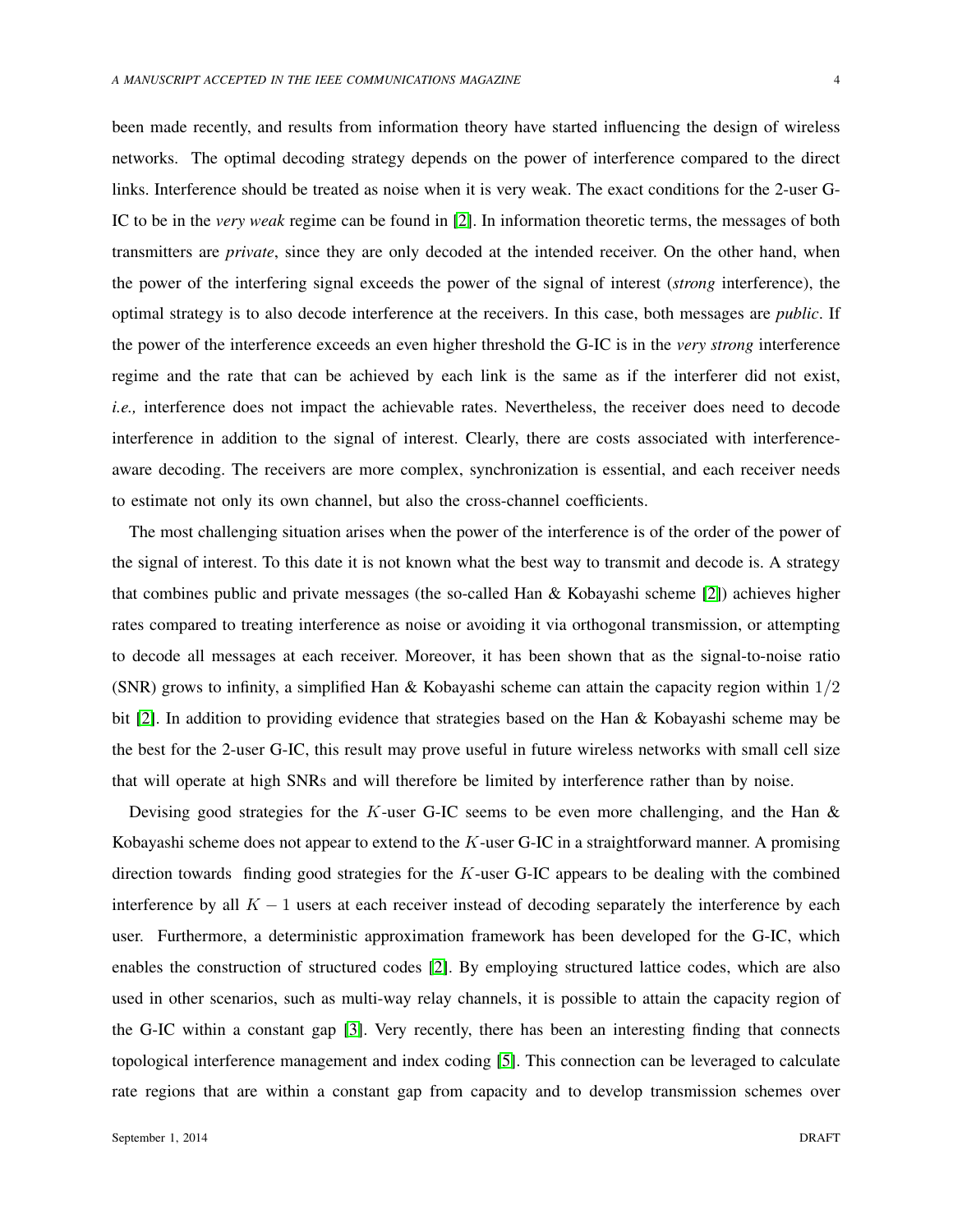wireless networks. The existing index coding solutions are then translated to interference management solutions via a family of elegant achievability schemes of interference alignment (IA) that has generated significant interest, which is discussed in more detail in Section [III.](#page-4-0)

System designs that operate based on the best known achievability schemes of information theory being the ultimate goal, in the meantime improvements in performance can also be attained by incorporating interference-aware schemes in current systems. In [\[6\]](#page-12-4) it is shown that when the transmitters use discrete constellations and interference-aware detectors are employed at the receivers the achievable rates over the fading G-IC are limited by the SNR rather than by the signal-to-interference-plus-noise ratio (SINR).

## III. INTERFERENCE AND SIGNAL ALIGNMENT

<span id="page-4-0"></span>Prior to the invention of IA [\[4\]](#page-12-5), interference avoidance has been achieved by relying on the use of orthogonal frequency or time channels. And when interference is inevitable, conventional approaches are to adopt advanced decoding/detecting algorithms by treating interference as noise.

The success of IA lies in the fact that it efficiently exploits the rich degrees of freedom available from the time/frequency/spatial domains. By a careful coordination among the transmitters, the use of IA can ensure that all the interference is aligned together to occupy one half of the signal space at each receiver, leaving the other half available to the desired signal. As a result, the per-user rate achieved by IA for the interference channel with K pairs of single-antenna transceivers is  $C(SNR) = \frac{1}{2} \log(SNR) + o(\log(SNR))$ . This result is surprising since a traditional view is that such a  $K$ -user scenario is interference limited and hence the per-user rate is diminishing by increasing the number of users. As a result, the use of IA ensures that the spectral efficiency of wireless communications can be improved significantly since more users sharing the same bandwidth yields a larger system throughput.

In addition to interference channel, the concept of IA has also been applied to other communication scenarios, including multiple access channel, broadcast channel, one/two-way relaying channel as well as physical layer security. In practice, the implementation of IA is not trivial since the global channel state information at each transmitter (CSIT) is required, which is challenging particularly for the case with fast time varying channels. Two types of approaches to realize IA in practice have been proposed.

One is to apply advanced feedback techniques and existing results have demonstrated that the number of fedback bits needs to be proportional to the SNR in order to achieve nearly optimal performance [\[9\]](#page-12-6). The other is to exploit the coherent structure of channels and apply manipulations analog to space time coding at the transmitters. As a result, the concept of IA can be implemented even when the channel information is not available to the transmitters.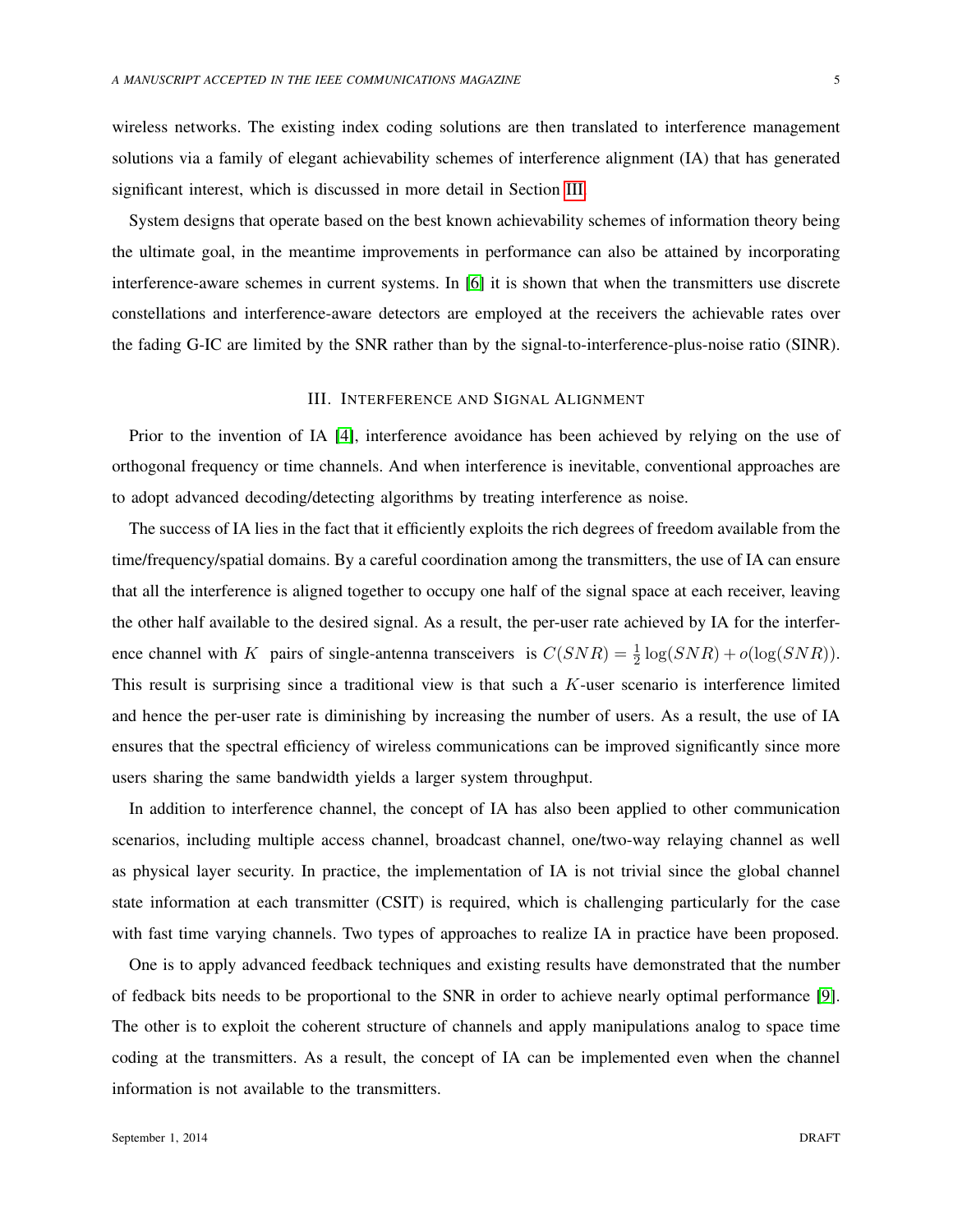The concept of signal alignment can be viewed as an extension of IA in the context of bi-directional communications [\[10\]](#page-13-0) and [\[11\]](#page-13-1). For example, consider a multi-pair two-way relaying communication scenario as shown in Fig. [2,](#page-5-0) where  $M$  pairs of source nodes exchange information with their partners via the relay. Each source node is equipped with N antennas, and the relay has  $M$  antennas. As can be seen from Fig. [2,](#page-5-0) the relay observes  $2M$  incoming signal streams, and needs to have at least  $2M$ antennas in order to separate these signals. The use of signal alignment is to effectively suppress intra-pair interference and reduce the requirement to the number of antennas at the relay. Particularly, by carefully designing the precoding vectors at the sources, the intra-pair interference is aligned at the relay, which means that the original 2M signal streams are merged into M streams. As a result, a relay with only M antennas can accommodate 2M incoming signals, which is particularly important for practical scenarios where nodes are equipped with a limited number of antennas. At the user end, each receiver can first subtract its own information, the so-called self-interference, and then detect the information from its partner, a way analogous to network coding.

<span id="page-5-0"></span>

Fig. 2: Illustration of the concept of signal alignment.

### IV. DATA-AWARE INTERFERENCE EXPLOITATION FOR MULTIUSER TRANSMISSION

The *a priori* knowledge of interference is readily available at downlink transmission, where CSIT combined with the knowledge of all data symbols intended for transmission can be used to explicitly predict the resulting interference between the symbols. Despite the insights in [\[1\]](#page-12-0), the majority of existing precoding implementations attempt to eliminate, cancel or pre-subtract interference. Only recently however, has there been a rising interest in making use of the interference power to enhance the useful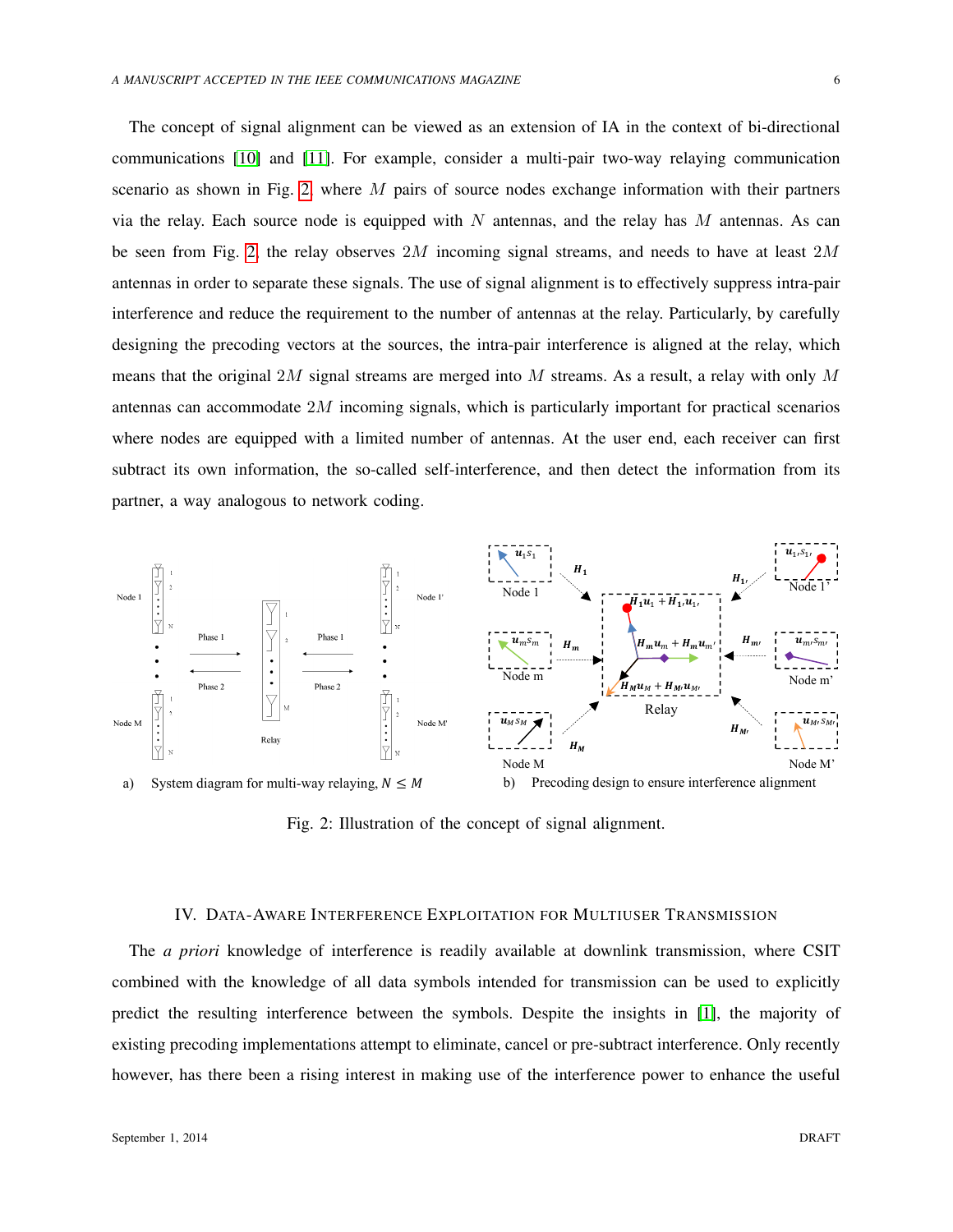signal [\[7\]](#page-12-7), [\[8\]](#page-12-8). Indeed, it has been shown that interference can contribute constructively to the detection of the useful signal and this phenomenon can be utilized in the CSIT-assisted downlink transmission and other known-interference scenarios to improve performance without raising the transmit power.

To clarify the above fundamental concept, a trivial example of two users is shown in Fig. [3\(](#page-7-0)a), where we define the desired symbol as  $x_1$  and the interfering symbol as  $x_2$ . Without loss of generality we assume that these belong to a Binary Phase Shift Keying (BPSK) constellation and that  $x_1 = 1, x_2 = -1$ . For illustration purposes, we assume a lossless channel from the intended transmitter to the receiver and an interfering channel represented by the coefficient  $\rho$ . Ignoring noise, the received signal is

<span id="page-6-0"></span>
$$
y_1 = x_1 + x_2 \cdot \rho,\tag{1}
$$

where  $x_2 \cdot \rho$  is the interference. Note that this model also corresponds to a multi-antenna transmission with matched filtering where the correlation between the two channels is  $\rho$ . In Fig. [3\(](#page-7-0)b) two distinct cases are shown, depicting the transmitted  $(\times)$  and received (o) symbols for user 1 on the BPSK constellation. In case i) with  $\rho = 0.5$  it can be seen from [\(1\)](#page-6-0) that  $y_1 = 0.5$ . The destructive interference from user 2 has caused the received symbol of user 1 to move towards the decision threshold (imaginary axis). The received power of user 1 has been reduced and its detection is prone to low-power noise. In case ii) however, for  $\rho = -0.5$  [\(1\)](#page-6-0) yields  $y_1 = 1.5$ , and hence the interference is constructive. The power received has been augmented due to the interference from user 2 and now its detection is tolerant to higher noise power ( $n_{constr}$  compared to  $n_{orth}$ ). It should be stressed that in both cases the transmit power for each user is equal to one. Note that, while the above example refers to a two-user transmission scenario for illustration purposes, the fundamental concept can be extended to more users, multipath transmission, inter-cell interference and other generic interference-limited systems.

Clearly, there are critical gains to be drawn from the exploitation of constructive interference in interference-limited transmission. As a first step, analytical constellation-dependent characterization criteria for systematically classifying interference to constructive and destructive have been derived in [\[7\]](#page-12-7), [\[8\]](#page-12-8) and references therein for PSK modulation. Early work carried out on a simple linear precoding technique has reported multi-fold increase in received SNR for fixed transmit power compared to zeroforcing (ZF) beamforming [\[7\]](#page-12-7). This can be nontrivially translated to multi-fold savings in transmit power for a fixed received SNR. A representative result is shown in Fig. [4\(](#page-8-0)a) where the required SNR per transmit antenna in a cellular downlink for an uncoded symbol error rate (SER) of 10−<sup>2</sup> is shown for increasing numbers of single-antenna users. The results compare the widely known ZF precoding with the interference exploitation precoding of [\[7\]](#page-12-7) for QPSK and 8PSK modulation. Significant SNR gains of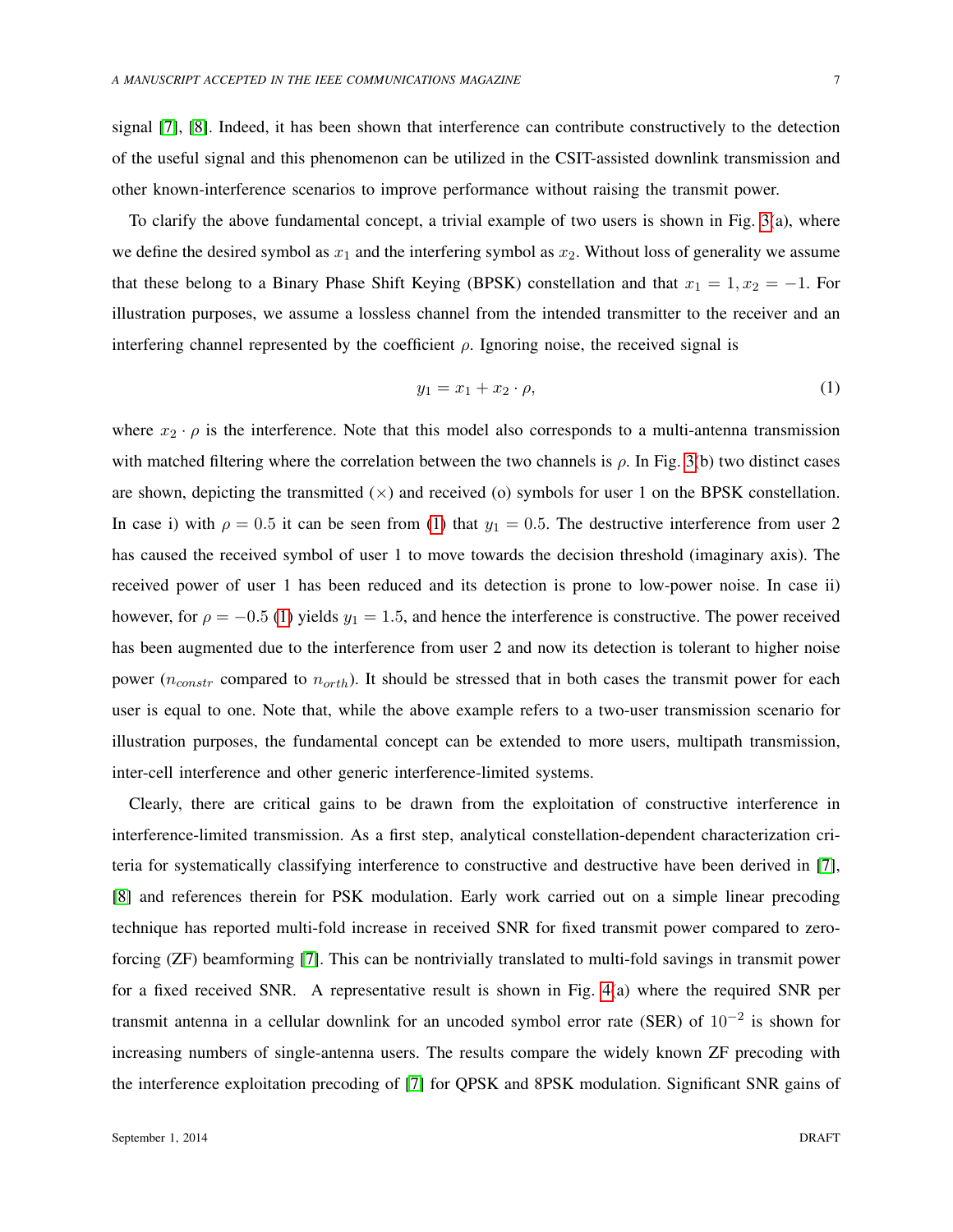up to 10dB (a 10-fold transmit power reduction) can be observed between the two techniques, by simply exploiting the existing constructive interference.

Further work has investigated the application of this concept on advanced nonlinear precoding, yielding further significant gains in the transmit power. More recent work has extended this concept to inter-cell interference exploitation in multi-cellular transmission scenarios [\[8\]](#page-12-8). The important feature in all the above techniques is that the performance benefits are drawn not by increasing the transmit power of the useful signal, but rather by reusing interference power that already exists in the communication system; a source of green signal power that with conventional interference cancellation techniques is left unexploited.

<span id="page-7-0"></span>

Fig. 3: The concept of constructive interference — a two-user example.

## V. WIRELESS INFORMATION AND ENERGY TRANSFER

Energy harvesting (EH) communication systems that can scavenge energy from a variety of natural sources (solar, wind, etc.) for sustainable network operation have attracted significant interest. The main limitation of conventional EH sources is that they are weather-dependent and thus not always available. A promising harvesting technology that could overcome this bottleneck is radio frequency (RF) energy transfer where the ambient RF radiation is captured by the receiver antennas and converted into a direct current voltage through appropriate circuits (rectennas). The concept of RF-EH is not new; over 100 years ago, Nicola Tesla proved and experimentally demonstrated the capability of transferring energy wirelessly. The integration of RF-EH technology into communications networks opens new challenges in the analysis and design of transmission schemes and protocols. Multi-user interference, which is the main degradation factor in conventional networks, can be viewed as useful energy signals that could be exploited for harvesting purposes. Although from an information theoretic standpoint the same signal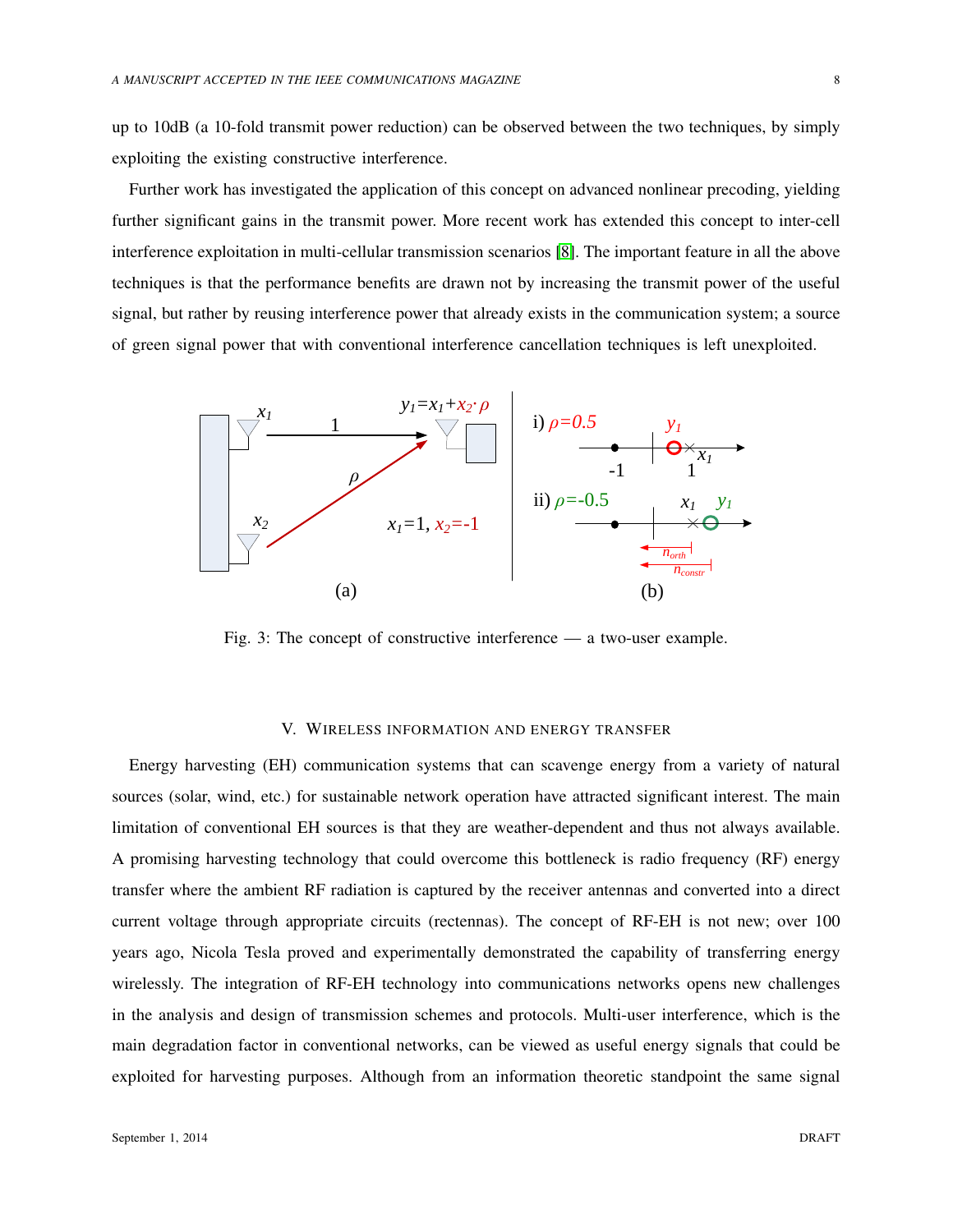<span id="page-8-0"></span>

Fig. 4: Required SNR per transmit antenna for an uncoded SER of  $10^{-2}$  with increasing numbers of users and transmit antennas.

can be used for both decoding and EH, due to practical hardware constraints, simultaneous energy and information transmission is not possible with existing rectenna technology. Two practical receiver approaches for simultaneous wireless power and information transfer are a) "time switching" (TS), where the receiver switches between decoding information and harvesting energy and b) "power splitting" (PS), where the receiver splits the received signal in two parts for decoding information and harvesting energy, respectively [\[12\]](#page-13-2).

An interesting implication of the PS technique is that in multiuser networks harvested energy at a particular receiver can emanate either from sources that intentionally transmit towards that direction or from other sources whose signal is traditionally perceived by that receiver as interference. Nonetheless, in this case the contribution of useful and interfering signals towards the satisfaction of any RF-EH requirements is equally important. This implication changes completely the design philosophy of such networks, as interference becomes useful.

This concept was demonstrated for the multiple-input single-output (MISO) interference channel where K transmitters, each one with K antennas, communicate with K single-antenna receivers [\[13\]](#page-13-3); each receiver is characterized by both quality-of-service (QoS) and RF-EH constraints, while PS is used for simultaneous information/energy transfer. The QoS constraint requires the SINR to be higher than a given threshold, while the RF-EH constraint requires the power input to the RF-EH circuitry to be above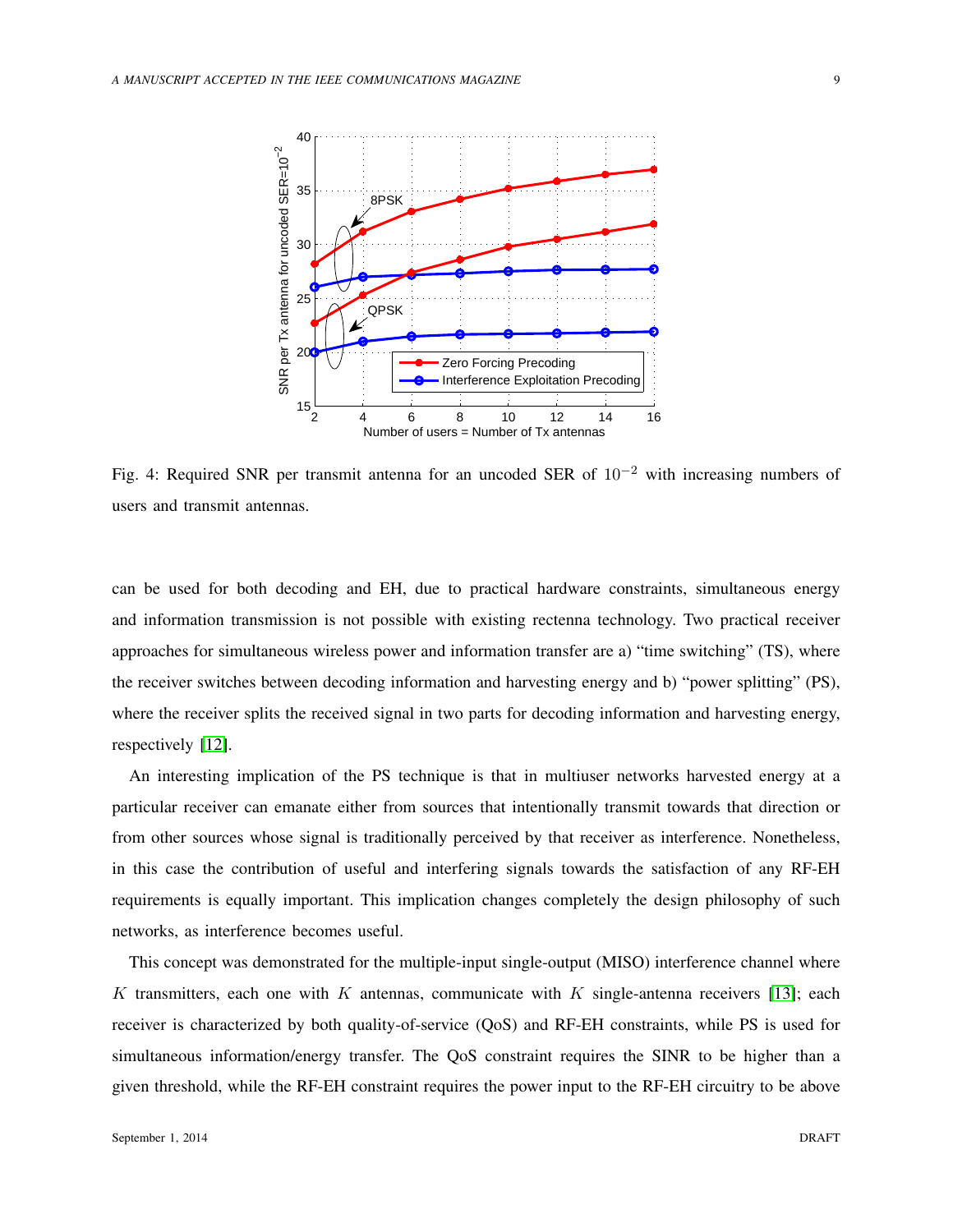a threshold. In this framework, an interesting non-convex optimization problem arises in selecting the beamforming weights and the power of the transmitters as well as the power splitting ratios at the receivers so as to minimize the total transmit power. The problem can be solved optimally using semidefinite programming, while traditional beamformers can be employed to obtain suboptimal but low-complexity solutions. An interesting conclusion, is that for ZF beamforming there always exists a unique, optimal, closed-form power allocation.

The benefit of exploiting interference in the context of RF-EH is illustrated in Fig. [5,](#page-10-0) which depicts the transmit power ratio between ZF and optimal beamforming for varying SINR and RF-EH thresholds  $(K = 8)$ . The figure indicates that by exploiting interference the transmit power can be significantly reduced, especially for low SINR. The reason is that for low SINR there is room to increase interference which is beneficial for RF-EH. In contrast, high SINR thresholds requires almost full cancellation of interference; hence, the solutions obtained from ZF are almost optimal. The benefits of interference exploitation can also be seen with respect to the RF-EH constraints: when the RF-EH threshold increases, the ZF/optimal power ratio increases because the optimal scheme manages interference better. However, the effect of the SINR constraint on the transmit power ratio is more significant compared to the RF-EH constraint.

#### VI. INTERFERENCE-AIDED SECRECY RATE IMPROVEMENT

Due to the growing wireless applications, confidentiality and secret transmission has become an increasingly important issue. Recently, securing wireless communications at the physical (PHY) layer has been studied as a complimentary measure to upper layer cryptographic techniques. In the presence of eavesdroppers who passively overhear the communication, intentional interference plays a key role to improve the secrecy rate. This is understandable since interference will affect both systems, however, if properly designed, it can be an advantage for the legitimate system. This is indeed true as it has been shown in [\[14\]](#page-13-4) that, the exploration of aggregated interference together with location and channel quality information, can significant improve network secrecy. In the following, we review several approaches that utilize interference to confuse the eavesdropper in a simple point-to-point network.

Consider a basic 3-node system which consists of a source S, a destination D and an eavesdropper E. When S has multiple antennas, it can transmit information bearing signal to D in the range space of the channel to D and also generate artificial noise (AN) to E in its null space simultaneously. In this way, even without knowledge of the instantaneous CSI of the eavesdropper, the generated AN does not interfere with the legitimate receiver D and only affects the eavesdropper node E. The same principle applies if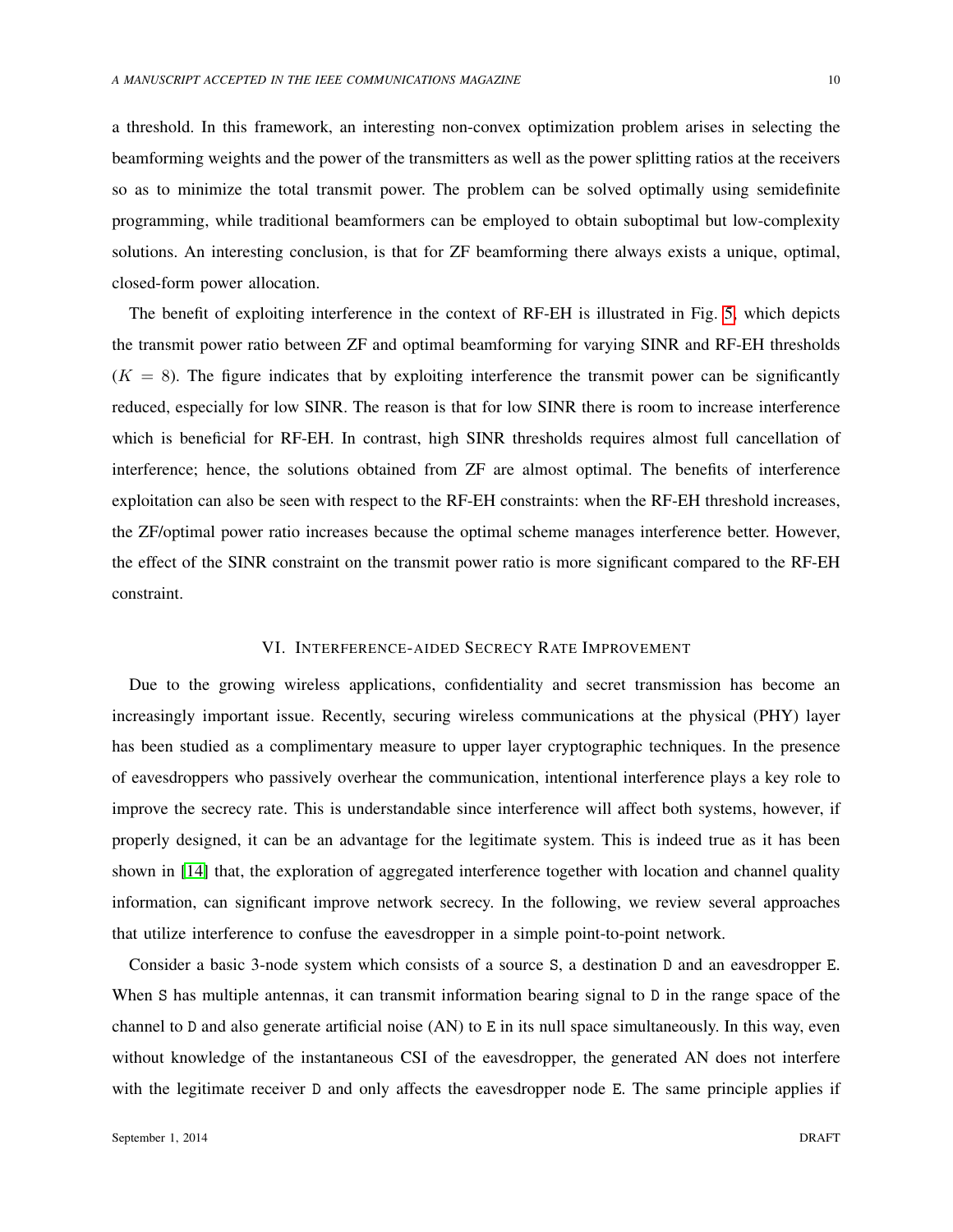<span id="page-10-0"></span>

Fig. 5: Transmitted power benefit from optimal exploitation of interference compared to ZF beamforming to achieve SINR and RF-EH constraints in MISO interference channel.

there are trusted helper relays who could form distributed beamforming to transmit cooperative jamming signals to E.

When neither multiple antennas at S nor trusted helpers are available, the system must rely on itself to achieve secure communication. To this end, a self-protection scheme has been proposed that adopts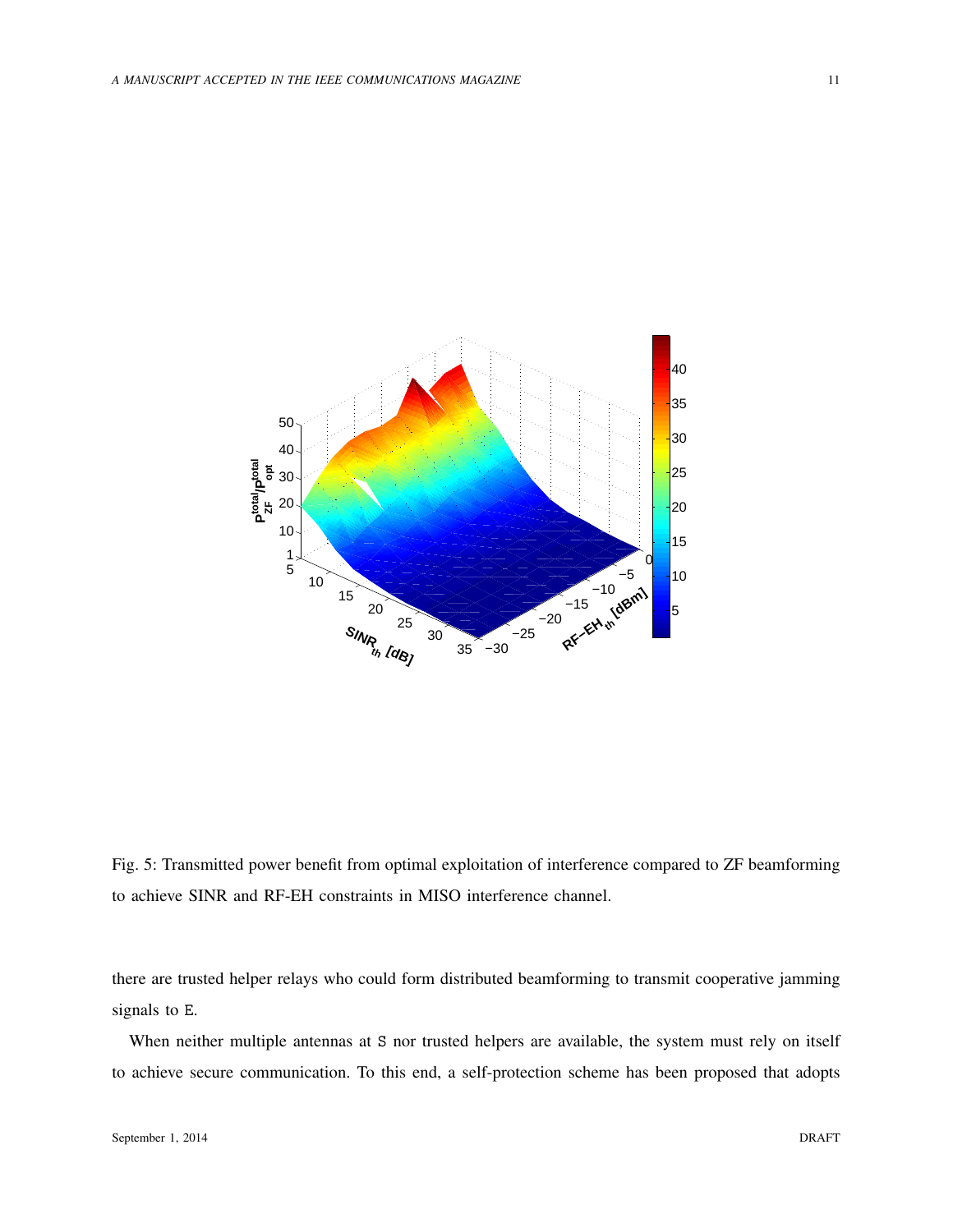full-duplex (FD) operation at D to improve the secrecy rate [\[15\]](#page-13-5), as shown in Fig. [6.](#page-12-9) More specifically, an FD receiver is introduced that simultaneously receives its data while transmitting a jamming signal to confuse E. The proposed approach uses intentional interference at D to confuse the eavesdroppers and does not require external helpers or data retransmission. Due to the FD operation, the receiver experiences a loop interference (LI) introduced by the transmitted jamming signal. If D has multiple transmit or receive antennas, it can employ joint transmit and receive beamforming for simultaneous signal detection, suppression and intentional jamming.

In Fig. [6,](#page-12-9) the achievable secrecy rate is evaluated against transmit SNR. We simulate two cases: i) single transmit/receive-antenna receiver and eavesdropper and ii) the receiver has two transmit and two receive antennas while the eavesdropper has four antennas for fairness. For the single-antenna case, it is seen that the FD scheme outperforms the HD operation for transmit SNR greater than 10 dB, and double secrecy rate is achieved in the high SNR region. The performance of the HD scheme saturates when the transmit SNR is higher than 20 dB. When the receiver has multiple antennas and the eavesdropper adopts a simple MRC receiver, the secrecy rate strictly increases with the transmit SNR and does not saturate at high SNR as the half-duplex (HD) case. When the eavesdropper is aware of the FD operation at D and adopts the minimum-mean-square-error (MMSE) receiver to mitigate the jamming signals from D, the achievable secrecy rate saturates at a high SNR of 40 dB but is still significantly higher than the case with HD receiver. This reveals the great potential of using interference at the receiver side to provide self-protection against eavesdropping.

## VII. CONCLUSIONS

In this article, we have introduced radical views on interference in wireless networks. Traditional interference mitigation techniques are no longer optimal, and innovative ways of utilizing interference are emerging. As more aggressive resource sharing and tighter cooperation are foreseen in future wireless networks, interference management will continue to be a growing challenge. Accordingly, it is essential to further these new perspectives on interference for more efficient radio resource utilization in advanced wireless concepts such as large-scale antenna arrays (massive MIMO), multicell cooperation, cognitive radio and heterogeneous networks. Indeed, the employment of massive MIMO in future networks, allows the mitigation of interference using simple linear operations. This way, interference could be "available" in the network for other purposes without affecting its performance; this scenario motivates new services and applications. In future cloud radio access networks, baseband processing will be shifted from BSs to the central baseband unit pool to jointly process data to and from multicells, and this gives great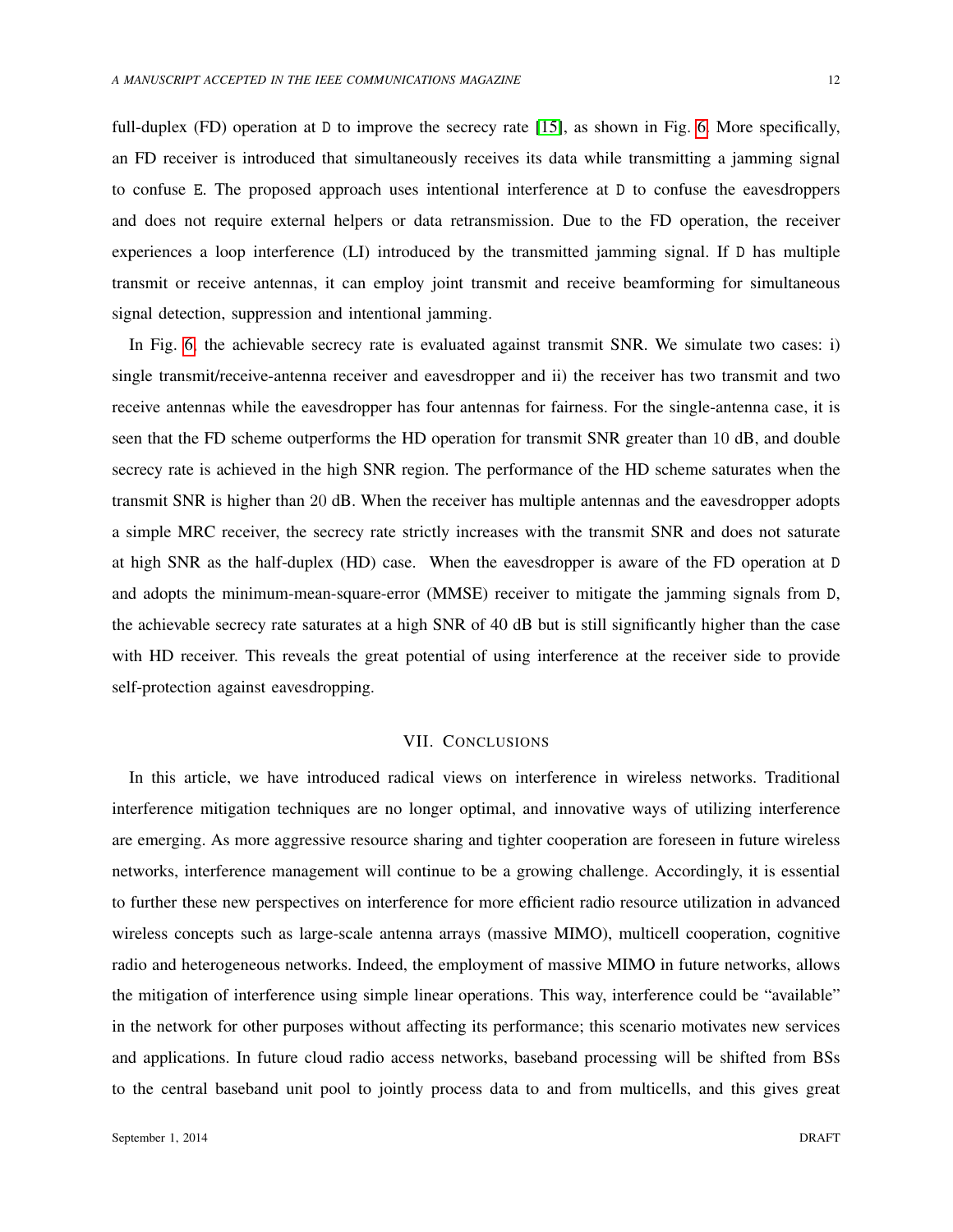<span id="page-12-9"></span>

Fig. 6: Left: FD operation at the receiver that creates self-interference to improve the secrecy rate. Right: achievable secrecy rate in bits per channel use (bpcu) vs transmit SNR in dB.

opportunities to fully utilize interference. In cognitive radio, the interference from the secondary user to the primary user can facilitate RF energy transfer and be tuned into useful signals if the primary data is known at the secondary user. Regarding security in heterogeneous networks, a promising direction is to study how network interference can be engineered to best benefit wireless network secrecy.

#### **REFERENCES**

- <span id="page-12-0"></span>[1] M. Costa, "Writing on dirty paper," *IEEE Trans. Inf. Theory*, vol. IT-29, pp. 439-441, May 1983.
- <span id="page-12-1"></span>[2] A. El Gamal and Y. H. Kim, *Network Information Theory.* Cambridge University Press, 2012.
- <span id="page-12-2"></span>[3] B. Nazer and M. Gastpar, "Reliable physical layer network coding," *Proc. IEEE*, vol. 99, pp. 438–460, Mar. 2011.
- <span id="page-12-5"></span>[4] S. A. Jafar, "Interference Alignment A New Look at Signal Dimensions in a Communication Network", *Foundations and Trends in Communications and Information Theory*, vol. 7, Issue 1, pp 1-134, 2010.
- <span id="page-12-3"></span>[5] S. A. Jafar, "Topological Interference Management Through Index Coding," *IEEE Trans. on Inf. Theory,* vol. 60 , no. 1, pp. 529-568, Jan. 2014.
- <span id="page-12-4"></span>[6] J. Lee, D. Toumpakaris and W. Yu, "Interference mitigation via joint detection," *IEEE J. Sel. Area. Comm.*, vol. 29, no. 6, pp. 1172-1184, Jun. 2011.
- <span id="page-12-7"></span>[7] C. Masouros, "Correlation Rotation Linear Precoding for MIMO Broadcast Channel," *IEEE Trans. Sig. Process.*, vol. 59, no. 1, pp. 252-262, Jan. 2011.
- <span id="page-12-8"></span>[8] C. Masouros, T. Ratnarajah, M. Sellathurai, C. Papadias, A. Shukla, "Known Interference in Wireless Communications: A Limiting factor or a Potential Source of Green Signal Power?," *IEEE Comms. Mag.,* vol.51, no.10, pp.162-171, Oct. 2013.
- <span id="page-12-6"></span>[9] R. T. Krishnamachari and M. K. Varanasi, "Interference alignment under limited feedback for MIMO interference channels," *IEEE Trans. Sig. Process.*, vol. 61, no. 15, pp. 3908-3917, Aug. 2013.